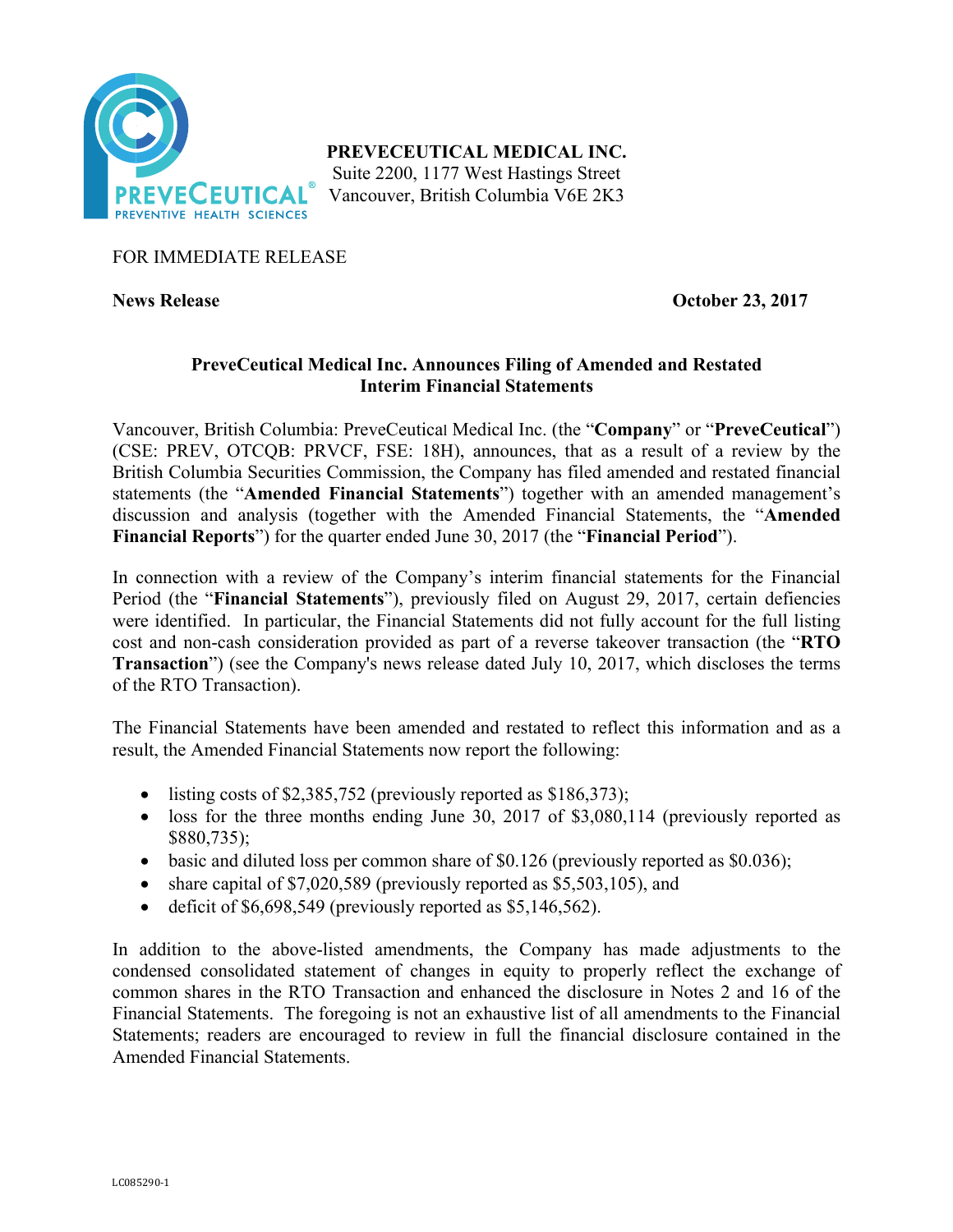The financial information in this news release has been taken from financial reports prepared in accordance with International Financial Reporting Standards. A copy of the Amended Financial Reports may be viewed on the Company's SEDAR profile at www.sedar.com. The Amended Financial Reports replace and supersede the previously filed Financial Statements and accompanying management's discussion and analysis for the Financial Period, and as such should be disregarded.

### *About PreveCeutical Medical Inc.*

PreveCeutical Medical Inc. is a health sciences company that develops innovative preventive therapies utilizing organic and nature identical products.

PreveCeutical aims to be a leader in preventive health sciences and currently has five Research and Development programs, including: dual gene therapy for curative and prevention therapies for diabetes and obesity; a Sol-gel platform for nose to brain delivery of medical compounds including cannabinoids; Nature Identical™ peptides for treatment of various ailments; nonaddictive analgesic peptides as a replacement to the highly addictive analgesics such as morphine, fentanyl and oxycodone; and a therapeutic product for treating athletes who suffer from concussions (mild traumatic brain injury).

PreveCeutical sells CELLB9®, an Immune System Booster. CELLB9® is an oral solution containing polarized and potentiated essential minerals extracted from a novel peptide obtained from Caribbean Blue Scorpion venom.

For more information about PreveCeutical, please visit www.PreveCeutical.com, follow us on Twitter: http://twitter.com/PreveCeuticals and Facebook: www.facebook.com/PreveCeutical.

### *On Behalf of the Board of Directors*

*"Stephen Van Deventer"* Chairman & CEO

### *For further information, please contact:*

Deanna Kress Director of Corporate Communications & Investor Relations +1-778-999-6063 deanna@PreveCeutical.com

#### *Forward Looking Statements:*

This news release contains forward-looking statements and forward-looking information (collectively, "forwardlooking statements") within the meaning of applicable Canadian and U.S. securities legislation, including the United States *Private Securities Litigation Reform Act of 1995*. All statements in this news release that are not purely historical are forward-looking statements and include any statements regarding beliefs, plans, expectations and orientations regarding the future including the Company's anticipated business plans and the prospect of its ability and success in executing its proposed plans. Often, but not always, forward-looking statements can be identified by